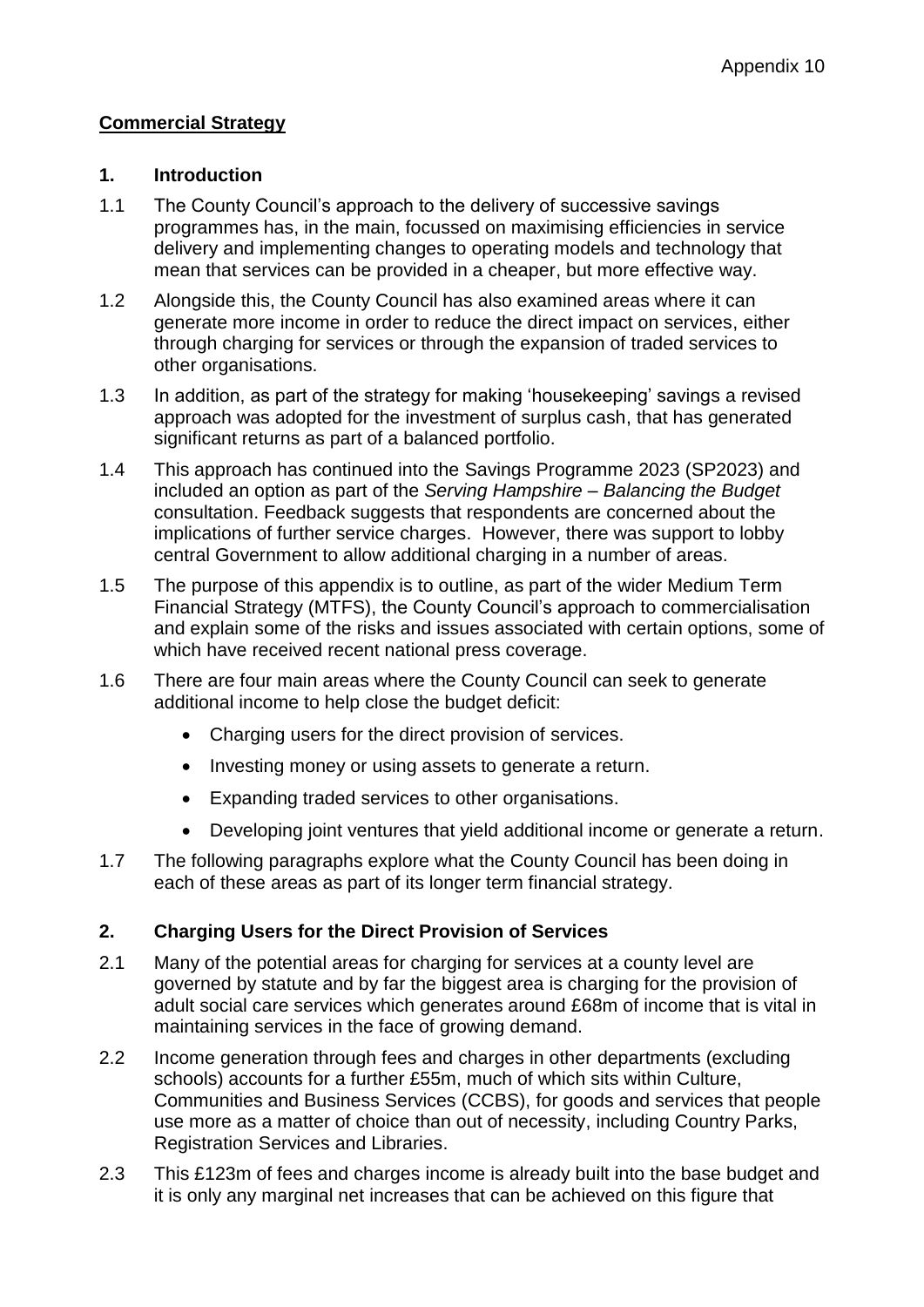would help the County Council close the predicted budget gap. In terms of scale therefore, whilst income generation is of a significant value, against a savings target of £80m it does not represent a significant proportion of the County Council's budget.

- 2.4 The range of income generating activities that the County Council can enter into is also very different to that of district councils who are able to introduce smaller scale but localised services that may generate a net return. Some examples of areas that have been introduced include:
	- Car washing services in council owned car parks.
	- Garden waste collection.
	- Cleaning services.
	- Gardening services.
- 2.5 In these instances, it is important to remember that the net marginal return against the costs of providing the services tends to be fairly small. Therefore, a significant volume of activity needs to be undertaken to generate a level of income that will have a material impact in budgetary terms, given the size and scale of the County Council and the scope for the sorts of areas highlighted above is limited. On top of this of course, there is also the potential for the venture to be loss making, given that some ventures are not necessarily in areas where the councils have the right expertise.
- 2.6 The County Council has quite rightly concentrated on areas where it already has experience in providing the services and has built commercial models around these that also improve and enhance the user experience at the same time.
- 2.7 An excellent example of this is the programme around our country parks, where capital investment is being used to improve facilities and options for users and new income generation strategies are being put in place around catering, activities and car parking with the aim of making the country parks financially self sufficient over the longer term. This approach builds upon our existing service base, is more aligned to the types of services the County Council provides and better reflects the scale at which we work, rather than choosing new or more speculative ventures to launch into.

## **3. Investing Money or Using Assets to Generate a Return**

- 3.1 The County Council holds reserves for a number of purposes which are explained in more detail in the Reserves Strategy in Appendix 11. The level of the reserves, together with the normal cash flow patterns throughout the year mean that there are significant opportunities for investing surplus cash to make a financial return.
- 3.2 However, it is important to note that the nature of these investments is very different to those that are undertaken on behalf of the Pension Fund which are very long term investments that focus on return as one of the primary objectives, with a value in excess of £9bn. For shorter term cash balances, the County Council follows the Chartered Institute for Public Finance (CIPFA) and Ministry of Housing, Communities and Local Government's (MHCLG) guidance, which emphasises prudence and specifies the priorities for investment decisions (in order of importance) as security, liquidity and finally yield.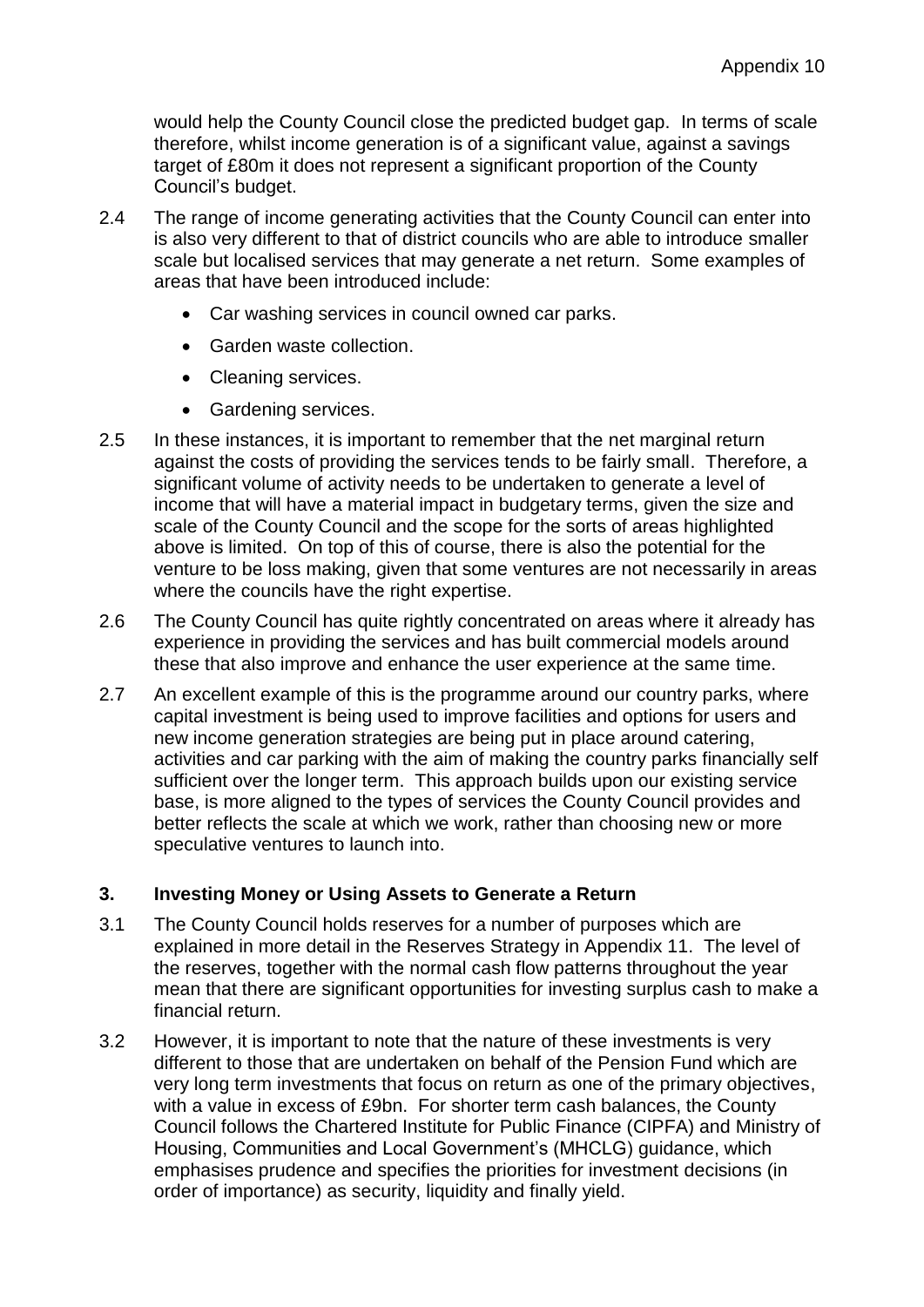- 3.3 The County Council is faced with a historically low interest rate environment. Following the UK's referendum decision in June 2016 to leave the European Union (EU) the Bank of England cut interest rates to 0.25%. Since then rates increased slightly to 0.75% in late 2018, but when the Covid-19 pandemic struck, the rate dropped to 0.1%. The view is that the current low interest rate environment will continue for some time to come. Since a large proportion of the surplus cash balances are invested in short term deposits, low interest rates reduce the income the County Council earns on its investments and may worsen the County Council's overall budget position.
- 3.4 As part of the 2014/15 strategy the County Council decided to earmark £90m of its cash balances for investments appropriately targeting a higher yield. This was in addition to the £15m of long term investments that had been made for the Street Lighting Private Finance Initiative (PFI) scheme. Subsequently, the County Council increased this amount to £235m and more recently to £250m.
- 3.5 Higher yields can be accessed through investments in assets other than cash, such as equities, bonds and property. The County Council has made investments in property, equities and government bonds, as well as long term investments with other Local Authorities as shown in the following table which also provides an analysis of the remaining portfolio to highlight the differences in return:

|                                                          | 31/03/20<br><b>Balance</b> | 31/03/21<br><b>Balance</b> | 31/03/21<br>income |
|----------------------------------------------------------|----------------------------|----------------------------|--------------------|
|                                                          | £m                         | £m                         | return<br>%        |
| <b>Local Authorities Fixed Deposits</b>                  | 20.2                       | 21.7                       | 4.32               |
| <b>Local Authorities Fixed Bonds</b>                     | 10.0                       | 0                          | $\overline{0}$     |
| <b>Pooled Property Funds</b>                             | 75.0                       | 75.0                       | 4.03               |
| <b>Pooled Equity Funds</b>                               | 50.0                       | 50.0                       | 6.45               |
| <b>Pooled Multi-Asset Funds</b>                          | 40.0                       | 48.0                       | 4.53               |
| Long term Investments - High Yielding<br><b>Strategy</b> | 195.2                      | 194.7                      | 4.80               |
| <b>Banks and Building Societies - Secured</b>            | 15.0                       | 10.7                       | 0.31               |
| <b>Banks and Building Societies - Unsecured</b>          | 26.3                       | 69.5                       | 0.04               |
| <b>Money Market Funds</b>                                | 175.3                      | 78.0                       | 0.04               |
| <b>Local Authorities</b>                                 | 80.5                       | 139.0                      | 0.34               |
| <b>Cash Plus Funds</b>                                   | 10.0                       | 10.0                       | 0.93               |
| <b>Short Term Investments</b>                            | 307.1                      | 307.2                      | 0.21               |
| <b>Banks and Building Societies - Secured</b>            | 33.2                       | 20.0                       | 0.35               |
| <b>Local Authorities</b>                                 | 40.0                       | 35.0                       | 1.28               |
| <b>Long Term Investments</b>                             | 73.2                       | 55.0                       | 0.94               |
| <b>Total Investments</b>                                 | 575.5                      | 556.9                      | 1.89               |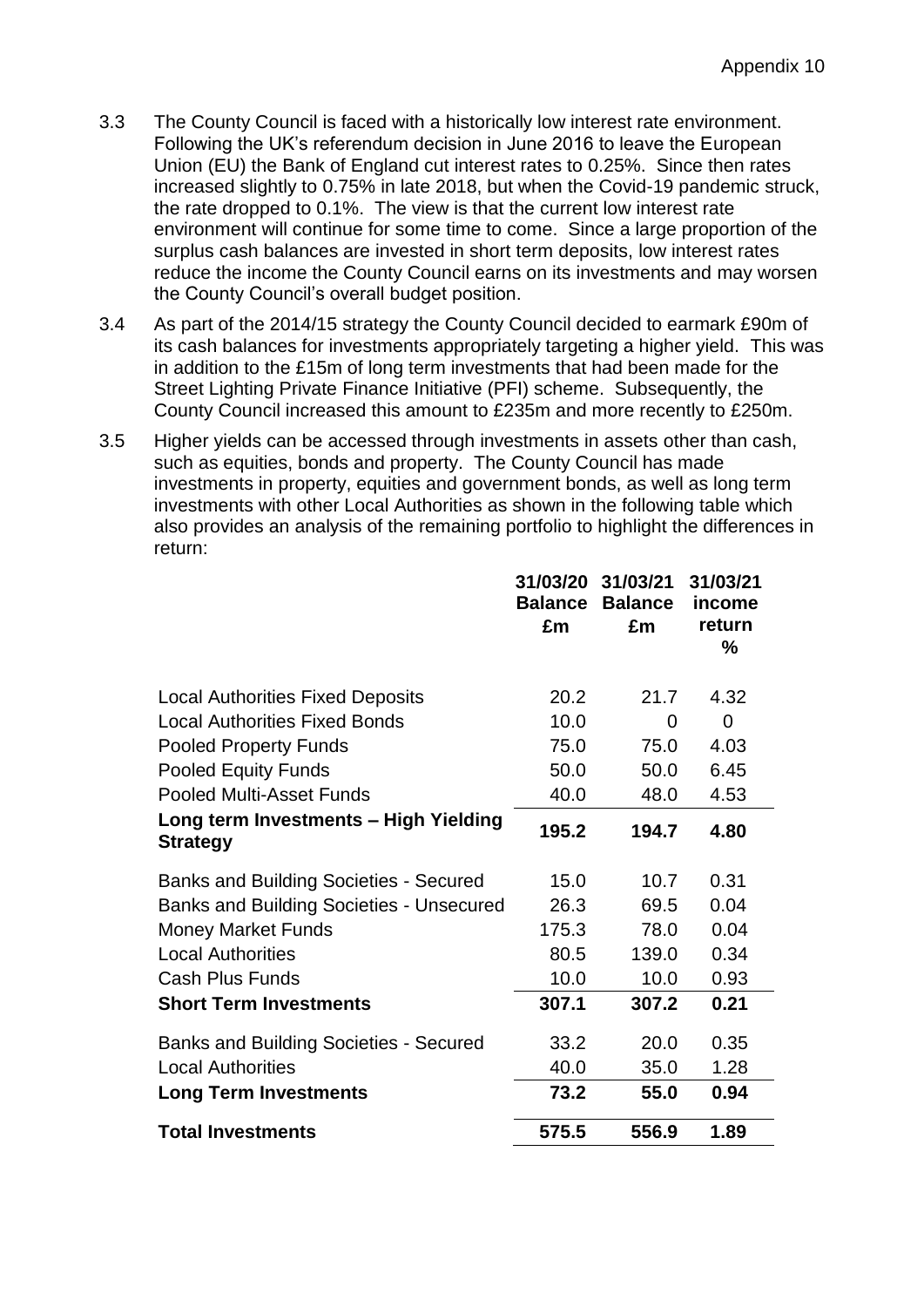- 3.6 The returns shown are those reported for the Treasury Management activity undertaken in 2020/21 and show the 2019/20 portfolio for comparison. The midyear results are also included in Appendix 2 of this report and show a similar profile of investment returns.
- 3.7 The County Council is targeting a return of around 4% from higher yielding investments, which is significantly above any short or long term cash investments as highlighted in the above table. It is important to note that the £195m of higher yielding investments is helping to increase the County Council's overall average investment return, which is providing £9.4m to its income based on average balances in the year. Once the full allocation of £250m is drawn down, this could add a further £2.6m of income to the higher yielding investments.
- 3.8 However, this type of investment would not be appropriate for the County Council's total balances as there are a number of different risks which must be carefully managed:
	- Loss of capital Unlike cash investments other asset classes have a variable value determined by market conditions, therefore there is a risk that the capital value of the investment may be less than the amount originally invested.
	- Illiquidity Most investment vehicles for non-cash assets offer more limited liquidity, from between one and six months. In addition to mitigate the risk of a loss of capital these investments must not be seen as source of liquidity to avoid crystalizing a loss.
	- Entry and exit fees There may be a bid / offer spread for buying and selling non-cash investments which is a means for the investment vehicles to pass on their transaction costs (in particular stamp duty which is significant for property) to new or exiting investors.
	- Volatility in returns But returns can be expected to be much higher than cash investments over at least the medium term.
- 3.9 The principle mitigation for all of these risks is ensuring that investments in noncash assets are held as long-term investments. This will enable the initial costs of any investment and any periods of falling capital values to be overcome. In order to be managed as long-term investments the amounts invested need to be taken from the County Council's most stable cash balances. Therefore, the allocation of £250m has been proposed as half of the Council's forecast future minimum balance.
- 3.10 The selection of investments to target higher yields is carefully managed with the assistance of Arlingclose, the County Council's treasury management advisor, who recommend that the County Council diversifies its investments targeting a higher return between asset classes. This is in order to mitigate the loss of capital value, so that there is no over exposure to an event that impacts the value of investments in a particular asset class, such as a fall in property prices.

## *Direct or pooled investments*

3.11 The County Council utilises pooled investment vehicles as the most appropriate means to access asset classes such as property or equities. Pooled funds are managed by external specialist investment managers who are best placed to select the particular investments and then manage them, for example for property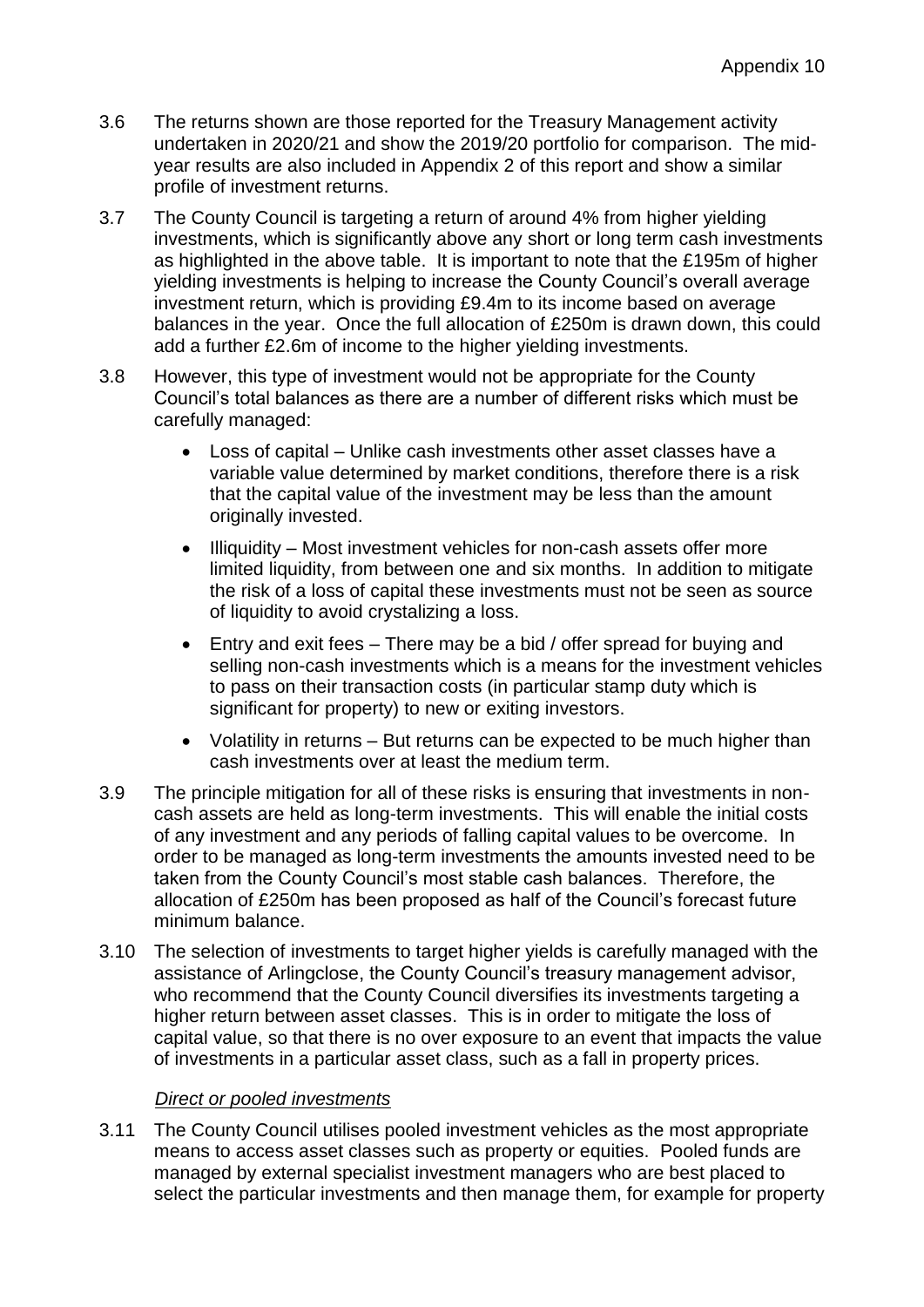investments managing the relationship with tenants and maintenance of the building.

3.12 The County Council could build its own direct portfolios of these investments, such as property, as the Pension Fund has, however its total allocation of £250m for a diversified portfolio would not enable this to be done efficiently and effectively with the appropriate risk mitigation. The Pension Fund's property investment manager, CBRE, advises that the appropriate size of a direct property portfolio would be at least £400m to £500m and the Pension Fund's current allocation tor property investment is £721m. This is to ensure that there is a sufficient number of properties to minimise the relative size of any one in the portfolio and achieve a spread across both geographical regions and industry sectors. As an example, the following charts compares the Pension Fund's property portfolio with one of the pooled funds that the County Council has invested in.

## **Comparison of Property Funds**



Pension Fund Direct Portfolio – Portfolio size: £585m and number of properties:

The dark green bars are Hampshire's portfolio compared to the benchmark.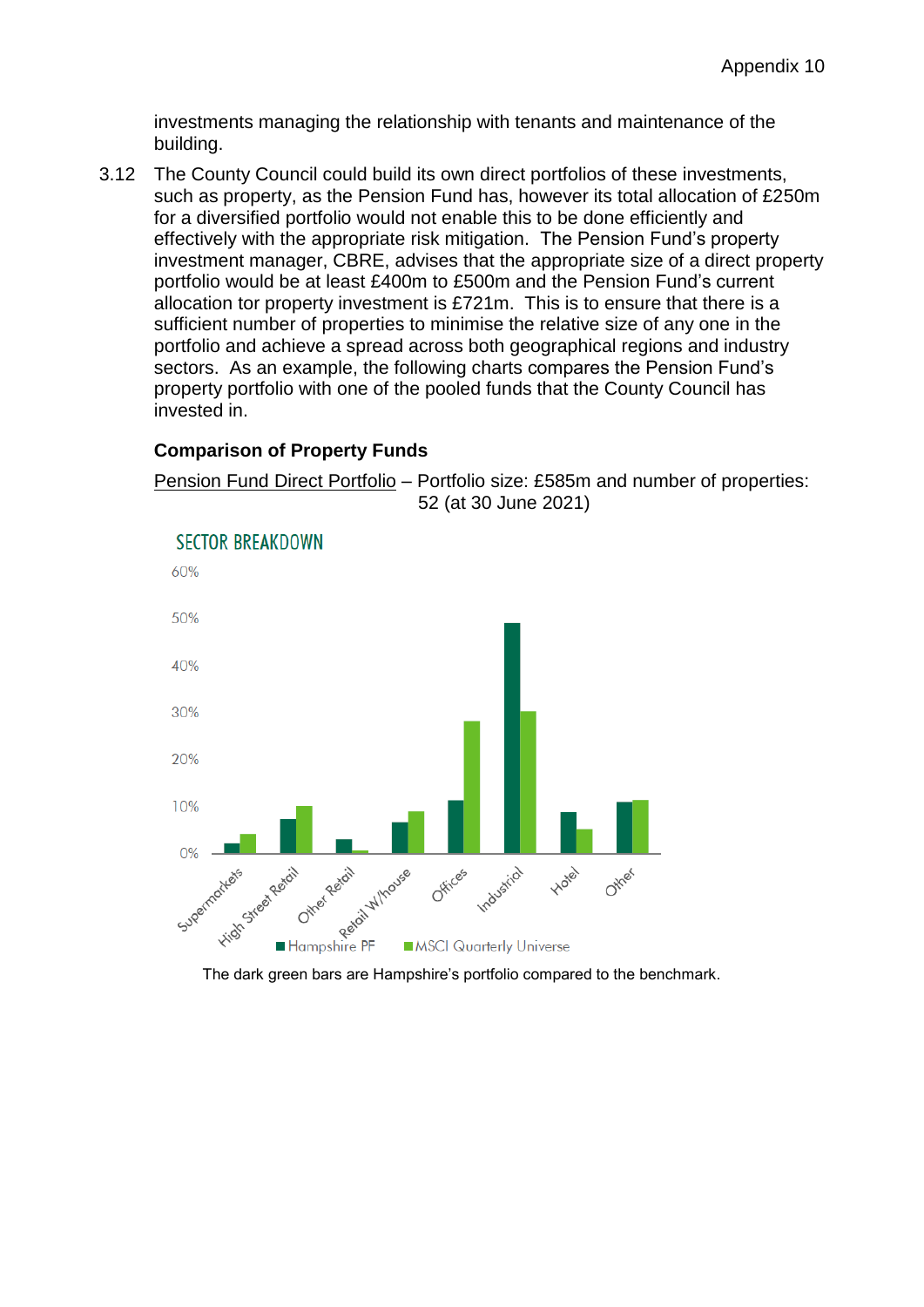## Pooled Property Fund – Portfolio size: £1.254bn and number of properties: 75 (at 30 June 2021)



- 3.13 The County Council could attempt to build a sub-scale direct portfolio, but this would add significant risk to the Council which would not align with its investment objectives. Without sufficient diversification the County Council would be exposed to too great an impact from a single property it had invested in. Through its experience with the Pension Fund the County Council has seen a property fall vacant at an inopportune time and remain vacant for a significant period of time. This risk can be mitigated in a large diversified portfolio, such as the Pension Fund's, but this is beyond the reach of the County Council, the majority of whose balances are not available for this sort of investment.
- 3.14 At a national level there is much press coverage about the property investment 'bubble' being created by local government on the back of cheap borrowing from the Government and the financial risks that this poses. The Government stopped short of limiting this type of activity but have issued guidance around the need for appropriate analysis, assessment and scrutiny before investment decisions are made. The County Council's approach of investing in pooled property funds is already providing significantly higher returns (4.03% last year) without the need to prudentially borrow, without the risk of owning individual properties itself and with the security of a much larger and diverse portfolio than could be achieved on its own, even with our scale of investments.

## *Utilising Land and Property Assets*

- 3.15 The Hampshire County Council estate is primarily held for operational purposes. Property Services works closely with all departments to make best use of the County Council's property and land assets to deliver public value through arrangements with third parties that both enhance the County Council's service offer to the residents of Hampshire and deliver a revenue income stream to the County Council to support its own service provision.
- 3.16 Commercial arrangements in place across the estate are primarily with partner organisations whose services align with the primary operational use of the site or building. Examples include:
	- lease arrangements within the corporate office portfolio with the NHS, Connect 2 Hampshire, Property Services' and ETE's private sector partners and Trade Unions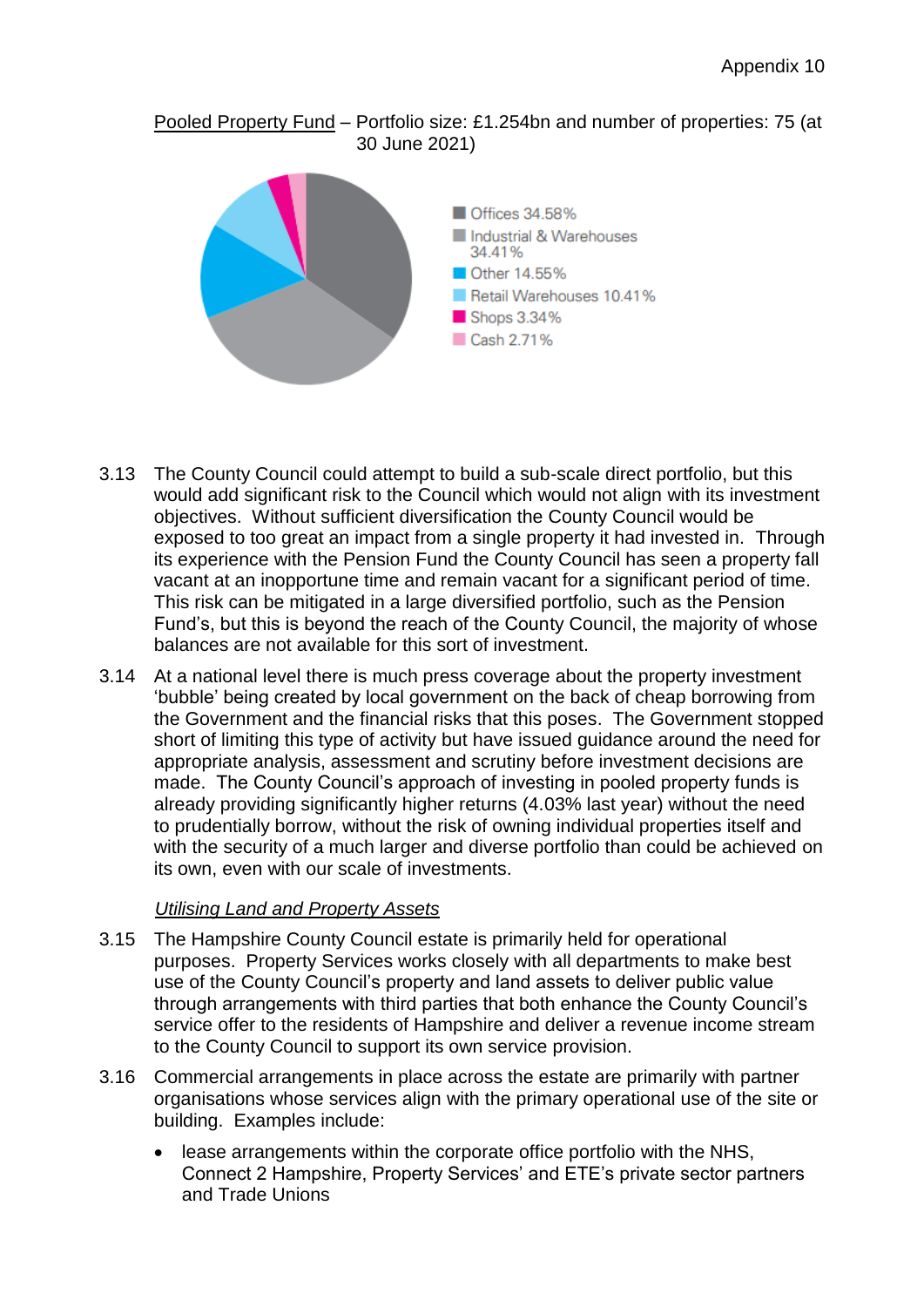- development of our libraries as Community Hubs through co-location of services provided by charities and community groups such as the Citizen's Advice Bureau, Enham Trust, Age Concern and Parish Councils, as well as hiring of space to community groups;
- arrangements with third parties at the Country Parks and Outdoor Centres, for example the miniature train at Royal Victoria Country park, sailing clubs at Calshot and a scout group at Runways End;
- grazing licences across the Countryside and County Farms portfolios
- lease and hiring arrangements for Early Years settings, sports clubs and other third parties at school sites.
- 3.17 We also generate income through granting wayleaves and easements across the County Council's land and continue to be proactive in taking opportunities for short term lease arrangements and have been particularly successful in recent years letting land for contractors' site compounds, for example linked to the Smart Motorway works on the M3 and M27.
- 3.18 The County Council has a small number of legacy arrangements that generate income from commercial tenants including:
	- Holiday Inn at Fareham
	- Hillier garden centre at Sir Harold Hillier Gardens, Romsey
	- Lease of ETE land to Maritime Transport at Nursling
	- Starter business units and warehouse accommodation at Segensworth
- 3.19 One positive outcome of the Pandemic has been the rapid transfer to new ways of working which maximises the use of technology and flexible working locations. The Corporate Office Accommodation Board is working to capitalise on this opportunity and further work is being undertaken to maximise the usage of space in existing buildings with a view to potentially offering whole buildings, such as Athelstan House on the commercial market for lease. Once again this is the County Council using its existing assets to generate income with minimal risk, compared to borrowing to buy commercial property purely to try to make a financial return.

# **4. Expanding Traded Services to Other Organisations**

- 4.1 The County Council has an established record of traded services, predominantly with schools and other public sector partners. These include local partners such as Hampshire Constabulary and the Fire and Rescue Service, and out of county organisations including many other local authorities, police forces, health and voluntary sector organisations. These are depicted in [our extending organisation](https://documents.hants.gov.uk/aboutthecouncil/HCC%20partnership%20slide%20170221.pdf)  [diagram.](https://documents.hants.gov.uk/aboutthecouncil/HCC%20partnership%20slide%20170221.pdf) External trading is conducted through a range of different arrangements, from direct trading with business units to subscription models, Service Level Agreements and joint working partnerships.
- 4.2 Trading already makes a significant contribution to the County Council's finances. Income from external trading supports service budgets as well as enabling them to make departmental contributions. Previous analysis of traded services assessed that the 44 trading areas with the highest income were generating combined revenue of around £114m.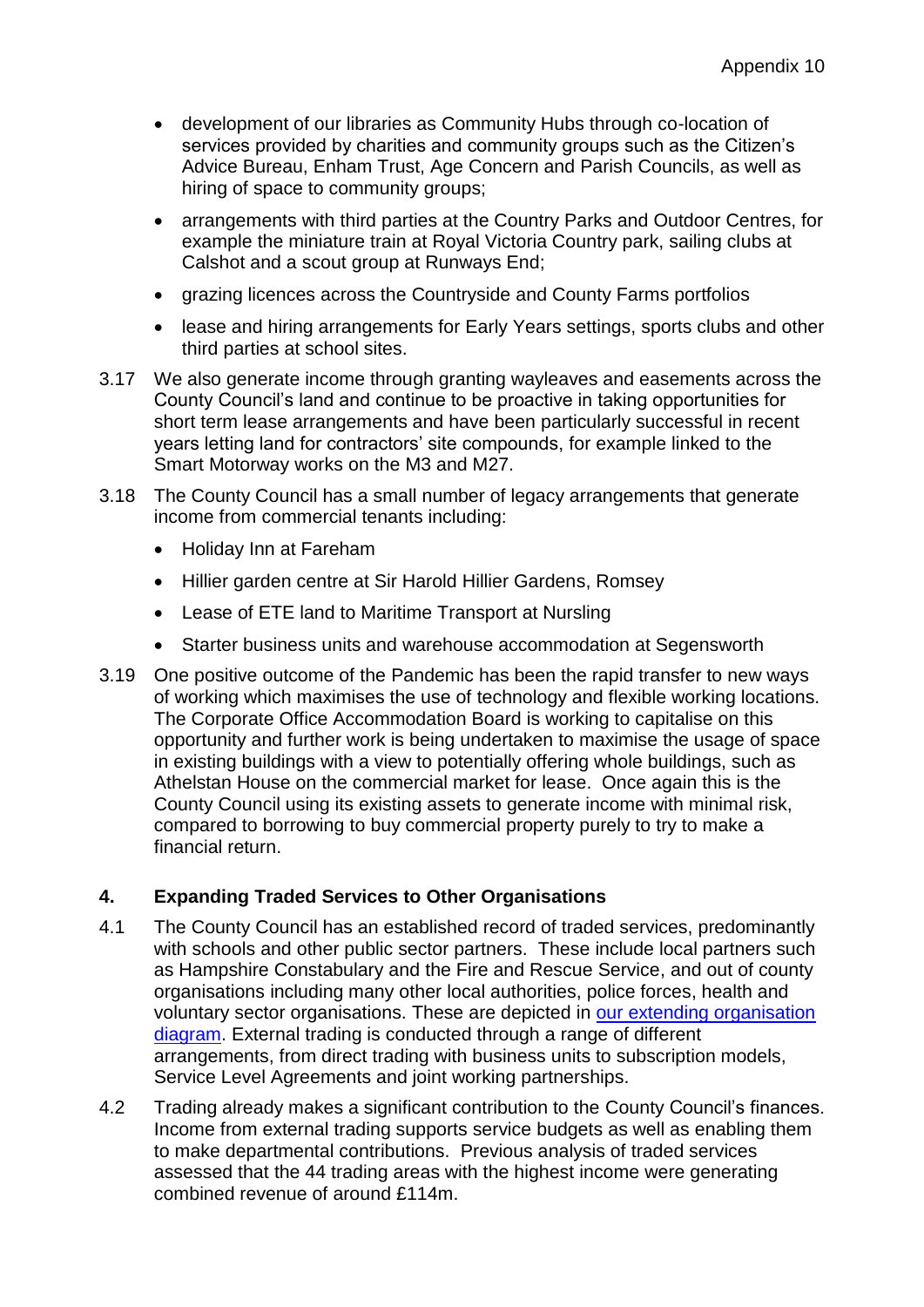- 4.3 In net terms, this level of trading activity makes a contribution of around 10% each year to the cost of direct and indirect overheads, many of which would still be incurred even if the trading activity did not take place. At the end of 2020/21 total departmental trading reserves stood at £8.8m, representing 1.2% of the Council's total earmarked revenue reserves.
- 4.4 It is important, however, that we distinguish between the income generated through trading activity, which is noteworthy, and the surplus that activity generates, which is considerably smaller. Indeed, the benefits the County Council obtains from external trading are largely non-financial. Trading enables us to maintain capacity and capability within the workforce; helping us to attract and retain high calibre staff. This shores up the quality of our service provision to Hampshire residents and at the same time, enables us to make a contribution towards our organisational overheads.
- 4.5 Trading also delivers a number of wider benefits within Hampshire. Providing local employment through trading is an economic benefit to the County. The role our services play in moderating the external market and in ensuring that public value is a core principle in service delivery (as opposed to purely profit driven private sector provision) brings quality to the areas in which we trade, providing positive reputational benefits through the value we add.
- 4.6 The County Council's scale and its ability to maintain capacity across a wide range of services during this period of austerity has also opened up new opportunities as other organisations have divested themselves of their technical, professional or back office expertise. Over the last ten years the County Council has:
	- Expanded its Property Services function, entering into a partnership with Reading Borough Council and undertaking work on behalf of Hampshire and Isle of Wight Fire and Rescue Service, Hampshire Constabulary and a range of local authorities across the south east and London.
	- Created a shared services partnership with Hampshire Constabulary and Hampshire Fire and Rescue Authority which now provides services to Oxfordshire County Council and 3 London Boroughs. Further expressions of interest are currently being considered.
	- Developed its Pension Services model to provide administrative services across a number of partners operating very different pension schemes including LGPS, Police and Firefighter schemes. This arrangement currently includes three other local authorities.
	- Provided high quality support and interventions to the Isle of Wight, Torbay, Buckinghamshire and West Sussex Councils in the area of children's safeguarding.
	- Successfully run 'pure' trading ventures in the areas of County Supplies, Catering Services and Transport Management that have a combined turnover of nearly £60m.
	- Increased income and services offered in specialist areas such as scientific services, ecology services and environmental impact advice.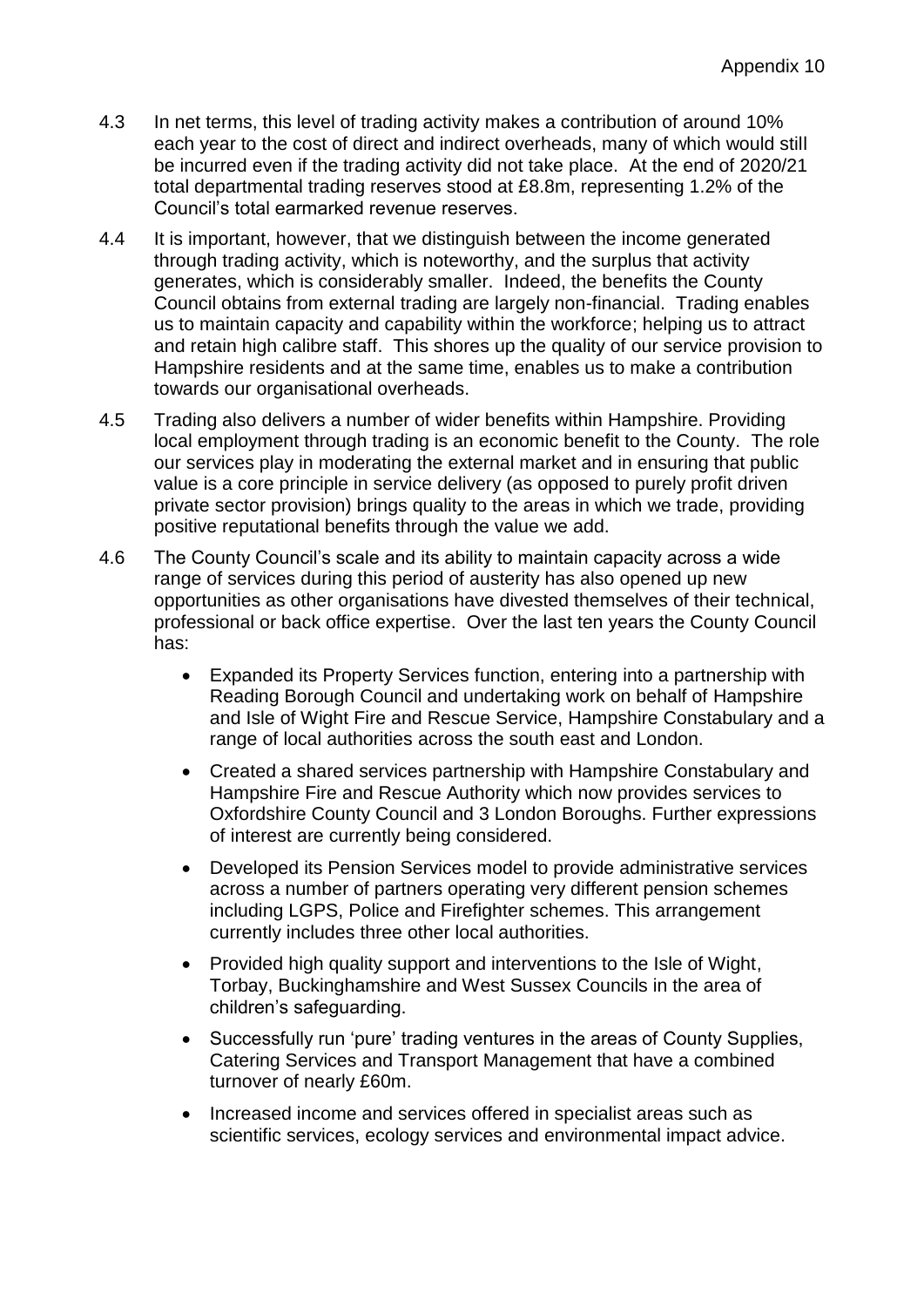- Maintained significant levels of services to our schools across a wide range of functions such as HR, Finance, IT, school improvement, governor and music services.
- Utilised its capacity, expertise and skills in professional and technical areas to offer services such engineering consultancy, strategic transport and travel planning.
- 4.7 The SP2023 Programme builds on the trading activities that we already undertake and with which we are familiar, with a view to reducing the net cost of these services, albeit there is a loss of capacity available to support the activities of the County Council. However, what is clear is that trading does not in itself represent a solution to the budget gap that we face. Even at a return rate of around 10% (which by any commercial standard would be an exceptionally ambitious and therefore unreliable projected profit margin) it would require additional turnover of £800m to meet the £80m target required to balance the budget by 2023/24, which is about seven times the level of trading activity that we currently undertake.
- 4.8 The Chief Executive has recently commissioned a Council wide piece of work to examine our traded services in order to have much greater visibility at a strategic level of the commercial strategy, opportunities and barriers in all traded service areas provided to other organisations.
- 4.9 The output from this work will help to identify priority areas for focus in the coming years, together with any actions or investment required to remove barriers to growth and to continue to grow traded services in a sensible and sustainable way such that they can make contributions to future savings plans beyond SP2023.

#### **5. Developing Joint Ventures That Yield Additional Income or Generate a Return.**

- 5.1 There are a number of opportunities that the County Council can pursue either through its land holdings or through the relationship it has with partners or contractors for looking at new and innovative ways of generating a financial return.
- 5.2 To date the County Council has been helpful in responding to Borough Council Local Planning Authority requests for the potential use of its public land holdings for potential residential development. Up to 2030 around 10% of all new dwellings across Hampshire will be built on County Council owned land and 8% will be on sites within the County Council's strategic land programme (SLP) In addition, this will continue the stream of substantial capital receipts the County Council has benefitted from over recent decades to enable it to reinvest in existing services and ongoing transformation initiatives.
- 5.3 However, in addition, an alternative avenue that the County Council is currently actively pursuing is to become even more active and influential in the market of delivering homes across the county on some of its key sites. This will have the benefit of not only giving greater influence and certainty in the types and rates of homes, neighbourhoods and infrastructure and facilities being developed on its land but also the potential for greater certainty in the programming of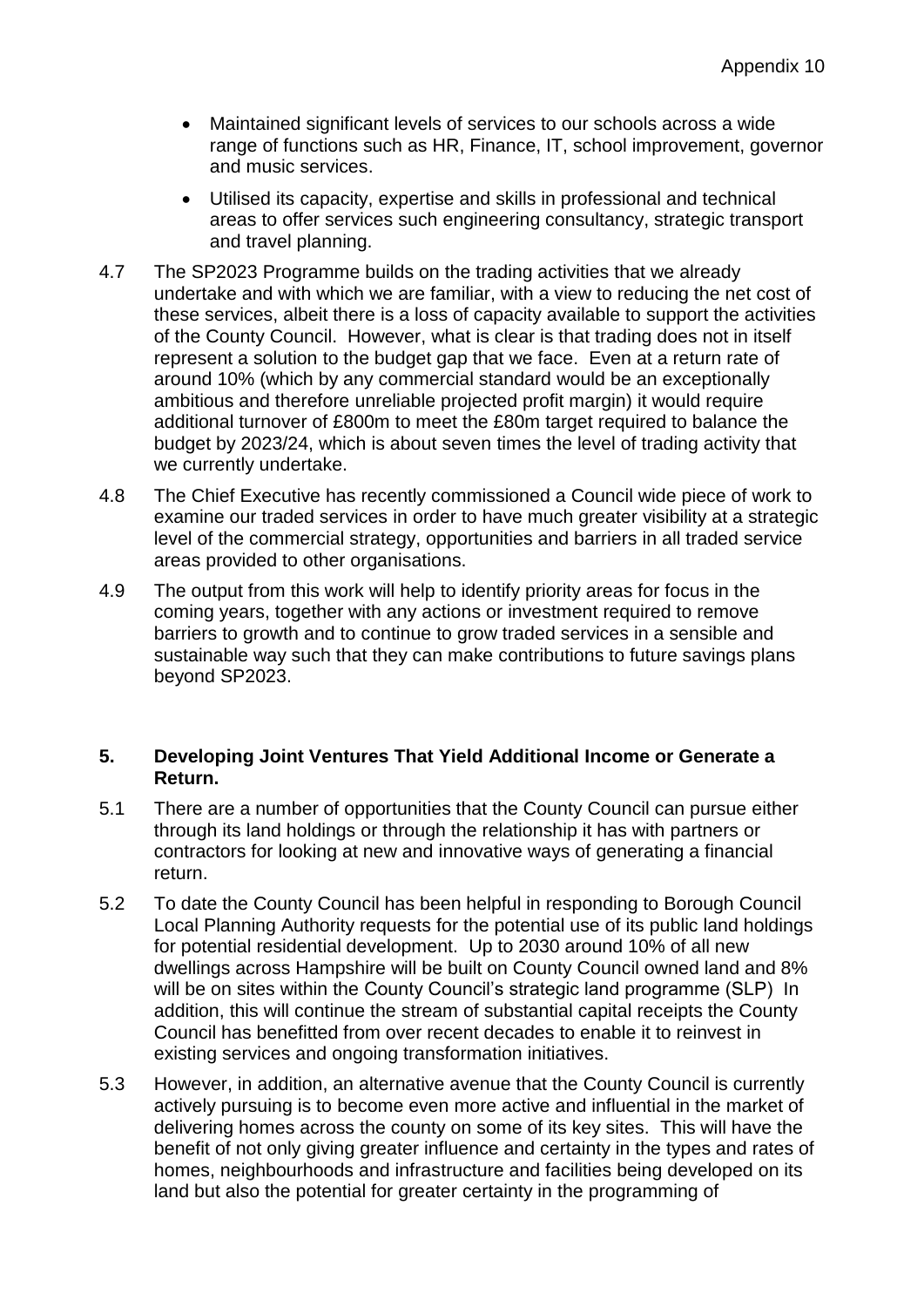development and receipts through economic cycles. Furthermore, it will also offer the County Council the advantage of considering whether it wishes to benefit from capital or revenue receipts from development and residential assets or combinations of the two depending on individual sites and its own circumstances.

- 5.4 The largest site is Manydown in Basingstoke and a joint venture arrangement between Hampshire, Basingstoke and Deane Borough Council and a private sector partner (Urban and Civic) is now in place and is working towards securing the necessary finances to complete infrastructure works and the development of 4,200 houses on the Manydown site.
- 5.5 Whilst this approach increases the costs and risks associated with the development of our land interest, it also provides the opportunity for the greatest dividends, which are expected to be received from 2026/27 onwards and will be in the 10s of millions of pounds.

## *Relationships with Contractors and Partners*

- 5.6 Another area that the County Council can look to exploit is the relationships it has with its partners and contractors. There is already a long standing relationship with our waste disposal contractors Veolia that includes innovative ways of generating income for both parties. The long term contract allows the use of surplus capacity at our waste facilities for commercial purposes for which the County Council receives an income share.
- 5.7 Similarly, provisions are in place for working with our new highways maintenance contractor Skanska to develop joint ventures linked to the existing contract that will yield additional income for both parties.

## *Joint Ventures with other Councils*

- 5.8 At the beginning of 2019, the County Council entered into a joint venture with Commercial Services Kent (CSK - owned by Kent County Council) to set up an arms length trading company that supplies agency staff to the County Council (in the same way that CSK already provide agency staff to Kent County Council). Not only does this arrangement save money compared to other private agencies, it also improves quality by ensuring that agency workers who are rejected by the County Council in one service area cannot end up being employed elsewhere through another route.
- 5.9 The company (Connect 2 Hampshire) was set up utilising the existing expertise, knowledge and legal arrangements for Commercial Services Kent and the new company was formed and operating in a much shorter timescale than would otherwise have been the case.
- 5.10 Early results have been positive despite some pressures in the system (particularly within the social care sector during the pandemic and during the 'pingdemic' experienced over the summer) but the relationship with the company is strong and we have worked together to resolve issues where they have arisen.
- 5.11 Financial results are positive with an estimated £176,000 expected to be returned to the County Council as a dividend from the 2020/21 financial year.